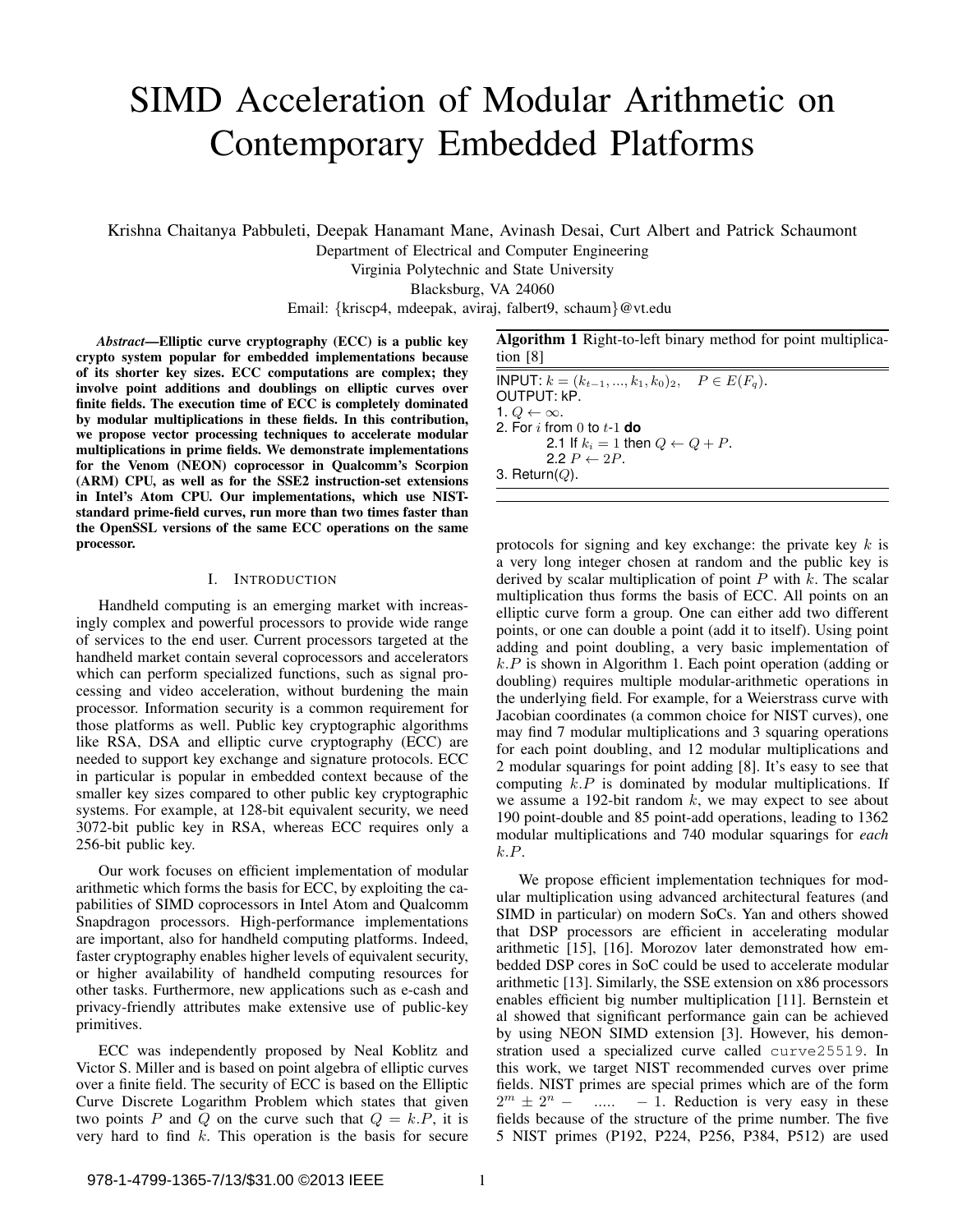| Specification                          | Intel Atom N2800                                                                 | Oualcomm<br>Snapdragon<br>APO8060                  |
|----------------------------------------|----------------------------------------------------------------------------------|----------------------------------------------------|
| Processor Speed                        | 1.86 GHz                                                                         | 1 GHz                                              |
| Number of Cores                        | $\mathfrak{D}$                                                                   | 2                                                  |
| <b>Instruction Set</b>                 | x86-64                                                                           | ARMv7                                              |
| <b>Instruction Set Exten-</b><br>sions | SSE <sub>2</sub>                                                                 | Thumb2,<br>Neon.<br>VFP <sub>v</sub> 3             |
| Number of Registers                    | 16 32-bit Registers in<br>32-bit mode. 16 64-<br>bit Registers in 64-bit<br>mode | 16 32 - bit registers<br>$(r0-r15)$                |
| Number of vector reg-<br>isters        | 16 128-bit registers<br>$(XMM0-XMM15)$                                           | 16 128-bit registers<br>$(q0-q15)$                 |
| L1 Cache Size                          | 56 KB (24 KB data and<br>32 KB Instruction) with<br>2 cycle latency              | 16 KB data cache<br>and 16 KB instruction<br>cache |
| L <sub>2</sub> Cache Size              | 1 MB (512 KB per<br>core) with 15 cycle la-<br>tency                             | 512 KB                                             |

TABLE I COMPARISON BETWEEN INTEL AND SNAPDRAGON HARDWARE PLATFORMS

for standard curves called nistp192, nistp224, ..., which require modular operations using 192-bit, 224-bit, ... prime field numbers. Recent work by Kasper demonstrated portable (non-SIMD), 64-bit optimized versions of nistp224 [17]; our work explores the opportunities offered by SIMD processor extensions.

We implement high performance modular arithmetic on two different hardware platforms supporting SIMD instructions and we compare their performance. We evaluate our implementation on Qualcomm Scorpion and on Intel Atom processor. The Scorpion processor is one of the seven processors integrated in Qualcomm's Snapdragon platform; we will refer to the more common term Snapdragon for the remainder of this paper. We evaluate the performance of nistp192 and nistp224 elliptic curves on both the platforms. The same concept could be extended to other standard curves as well.

The major contributions of this work are:

- Implementation of efficient modular multiplication on SIMD architecture for NIST primes.
- Apples-to-apples performance comparison of vectorized modular arithmetic on contemporary embedded platforms, including cycle count performance and analysis of the instruction set.

The remainder of the paper is organized as follows. In the next section we describe the SIMD features of the Qualcomm Snapdragon and the Intel Atom. Section 3 explains different implementation techniques for modular multiplication and optimization for both hardware platforms. Section 4 shows implementation results, including measured performance for P192 and P224 and Section 5 concludes the paper.

## II. HARDWARE PLATFORM

We compare the performance of modular arithmetic on two different hardware platforms namely, Qualcomm Snapdragon APQ8060 and Intel Atom N2800. The Snapdragon features a dual CPU (Scorpion) architecture, running up to 1.7 GHz each,





Fig. 2. Fundamental 128-Bit packed SIMD data types in SSE2 [6]

two VeNum (NEON) 128-bit SIMD multimedia coprocessors and combined 512 KByte L2 cache. The Scorpion processor is designed in-house but has many architectural similarities with the ARM Cortex-A8 and ARM Cortex-A9 CPUs. Functionally, Scorpion is an intermediary step between Cortex-A8 and Cortex-A9, supporting some but not all of Cortex-A9's out-of-order instruction execution capabilities. Scorpion-based Snapdragon SOCs implement Cortex-A8 and A9-compliant floating-point and NEON SIMD engines. We specifically target NEON coprocessor for our SIMD optimizations.

The NEON architecture has sixteen 128-bit vector registers,  $q0$  through  $q15$  as shown in Figure 1. It also includes thirtytwo 64-bit vector registers, d0 through d31, but these registers share physical space with the 128-bit vector registers: q0 is the concatenation of  $d0$  and  $d1$ ,  $q1$  is the concatenation of d2 and d3, and so on. The basic ARM architecture has only sixteen 32-bit registers, r0 through r15. Register r13 is the stack pointer and register  $r15$  is the program counter, leaving only fourteen 32-bit registers for general use. An obvious benefit of NEON for cryptography is that it provides much more space in registers, reducing the number of loads and stores from memory. The 128-bit arithmetic unit can perform four 32-bit operations in each cycle. The Cortex A8 NEON microarchitecture has one 128-bit arithmetic unit and one 128 bit NEON load/store unit that runs in parallel with the NEON arithmetic unit.

The second processor we use is the Intel Atom N2800 Pro-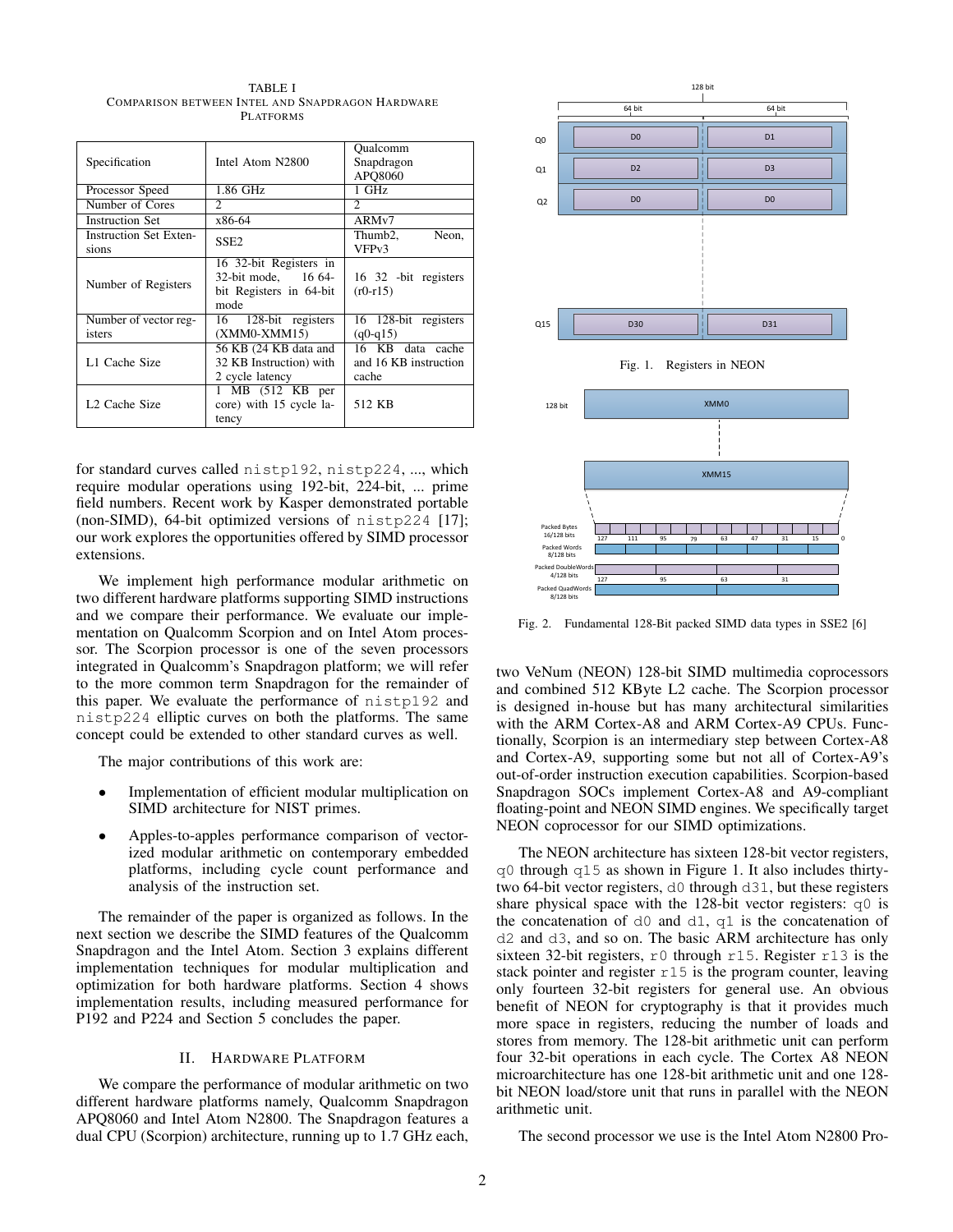

Fig. 3. Modular Multiplication with Reduction

cessor. The Atom platform aims at the power performance of a RISC architecture while still maintaining the x86 instruction set. The Intel Atom N2800 (formerly known as Cedar Trail) contains a dual core 1.86 GHz processor with support for the SSE2 instruction set. The SSE2 instruction set adds sixteen 128-bit SIMD registers to the general purpose x86-64 register set.

The SSE2 instruction set adds support for SIMD instructions through the addition of sixteen 128-bit registers, XMM0 through XMM15. Eight of these were introduced with the original SSE instruction set and eight more were added in the Intel 64 architecture. In the Intel architecture, unlike MIPS, a word is of 16 bits. Figure 2 shows the SIMD data types in SSE2.

### III. IMPLEMENTATION

NIST primes are chosen to have a simple structure in terms of powers of two, so that the modulo-operation (also called *reduction*) is easy. In a field based on a prime  $P = 2^n \pm 2^m \pm 1$ , reduction is based on the relation that  $2^n = \pm 2^m \mp 1 (mod P)$ .

### *A. Modular Multiplication in P192*

The smallest prime among NIST primes is  $P192 = 2^{192} 2^{64}$  - 1. Any number larger than this prime can be reduced by using the relation  $2^{192} = 2^{64} + 1 \pmod{P192}$ . We describe two methods to perform modular multiplication in this field. The first method is a variant of schoolbook multiplication, where each of the partial products is reduced as they are computed. The second method involves reducing one of the multiplicands before computing each of the partial product rows.

*1) Schoolbook multiplication with intermediate reduction:* First, the number is represented in a polynomial form in radix 32 as below:

 $f = f(0.2^0 + f(1.2^{32} + f(2.2^{64} + f(3.2^{96} + f(4.2^{128} \dots + f(5.2^{160})))$  $g = g(0.2^0 + g(1.2^{32} + g(2.2^{64} + g(3.2^{96} + g(4.2^{128}... + g(5.2^{160})))$ 

The basis for this approach is schoolbook multiplication as shown in Figure 3. Each row of the partial products is reduced as they are calculated. The partial products whose coefficients are greater than  $2^{192}$  are added back into  $2^{64}$  and  $2^0$ . This

| $h0 = f0g0 + f1g5 + f2g4 + f3g3 + f4g2 + f5g1 + f5g5$                      |
|----------------------------------------------------------------------------|
| $h1 = f0g1 + f1g0 + f2g5 + f3g4 + f4g3 + f5g2$                             |
| $h2 = f0g2 + f1g1 + f1g5 + f2g0 + f2g4 + f3g3 + f3g5 + f4g2 + f4g4 + f5g1$ |
| $+ f5g3 + f5g5$                                                            |
| $h3 = f0g3 + f1g2 + f2g1 + f2g5 + f3g0 + f3g4 + f4g3 + f4g5 + f5g2 + f5g4$ |
| $h4 = f0g4 + f1g3 + f2g2 + f3g1 + f3g5 + f4g0 + f4g4 + f5g3 + f5g5$        |
| $h5 = f0g5 + f1g4 + f2g3 + f3g2 + f4g1 + f4g5 + f5g0 + f5g4$               |
|                                                                            |

Listing 1. Expressions for terms in polynomial form of the product

is possible because of the relation  $2^{192} = 2^{64} + 1$  in P192 prime field. This gives us expressions for terms in polynomial form of the product shown in Listing 1. f and g represent the multiplicands and h represents the reduced product.

It can be seen in the expressions of Listing 1 that we are adding multiple 64-bit values, which may result in overflow. In order to avoid this overflow, operands are represented using a redundant representation. These redundant representations have some slack at the MSB side, so that the carry does not overflow. For example, we have chosen radix-24 to represent a number. So, the partial products are of size 48 bits. Thus there are 16 bits of slack to accommodate the overflow. Each number is represented in polynomial form in radix-24 as in Listing 2.

| $f = f0.2^{0} + f1.2^{24} + f2.2^{48} + f3.2^{72} + f4.2^{96} + f5.2^{120} + f6.2^{144}$ |
|------------------------------------------------------------------------------------------|
| $+$ f7.2 <sup>168</sup>                                                                  |
| $g = g0.2^{0} + g1.2^{24} + g2.2^{48} + g3.2^{72} + g4.2^{96} + g5.2^{120} + g6.2^{144}$ |
| $+$ g7.2 <sup>168</sup>                                                                  |

Listing 2. Polynomial Form

We now multiply f and g term by term in the same fashion as we do above using schoolbook multiplication, and reduce the partial products. The powers greater than  $2^{192}$  are added back into  $2^{64}$  and  $2^0$ , reduced and arranged in terms of their power as shown in Listing 3.

|   |                |  |  |  |  | $20$ : f0g0 + f1g7 + f2g6 + f3g5 + f4g4 + f5g3 + f6g2 + f7g1     |  |  |  |
|---|----------------|--|--|--|--|------------------------------------------------------------------|--|--|--|
|   | $2^{16}:$ f7g7 |  |  |  |  |                                                                  |  |  |  |
|   |                |  |  |  |  | $2^{24}$ : f0g1 + f1g0 + f2g7 + f3g6 + f4g5 + f5g4 + f6g3 + f7g2 |  |  |  |
|   |                |  |  |  |  | $2^{48}$ : f0g2 + f1g1 + f2g0 + f3g7 + f4g6 + f5g5 + f6g4 + f7g3 |  |  |  |
|   |                |  |  |  |  | $2^{64}$ : f1g7 + f2g6 + f3g5 + f4g4 + f5g3 + f6g2 + f7g1        |  |  |  |
|   |                |  |  |  |  | $2^{72}$ : f0g3 + f1g2 + f2g1 + f3g0 + f4g7 + f5g6 + f6g5 + f7g4 |  |  |  |
| ٠ |                |  |  |  |  |                                                                  |  |  |  |
|   |                |  |  |  |  |                                                                  |  |  |  |

Listing 3. Reduction of Partial Products

It can be observed that there are powers which are not present as terms in the original polynomial. For example,  $2^{16}$ and  $2^{64}$  are not present in the original polynomial, but are present in the result. So, these have to be split and added into the nearest powers. For example, the lower 8 bits of  $2^{16}$ are shifted 16 places and added into  $2^0$  and the upper 16 bits are added in  $2^{24}$ . After eliminating all the non-aligned powers, carries are propagated and final reduced result is produced. The partial products f0g0, f0g1, ..., f7g7 are computed on SIMD coprocessor, two at a time. The accumulation, shifting and carry propagation are all carried on the main processor. SIMD coprocessor is very efficient in performing multiplications, but performs poorly for other operations like shifting and carry propagation. So, partial products are computed on SIMD coprocessor, whereas the subsequent operations are carried out on main processor.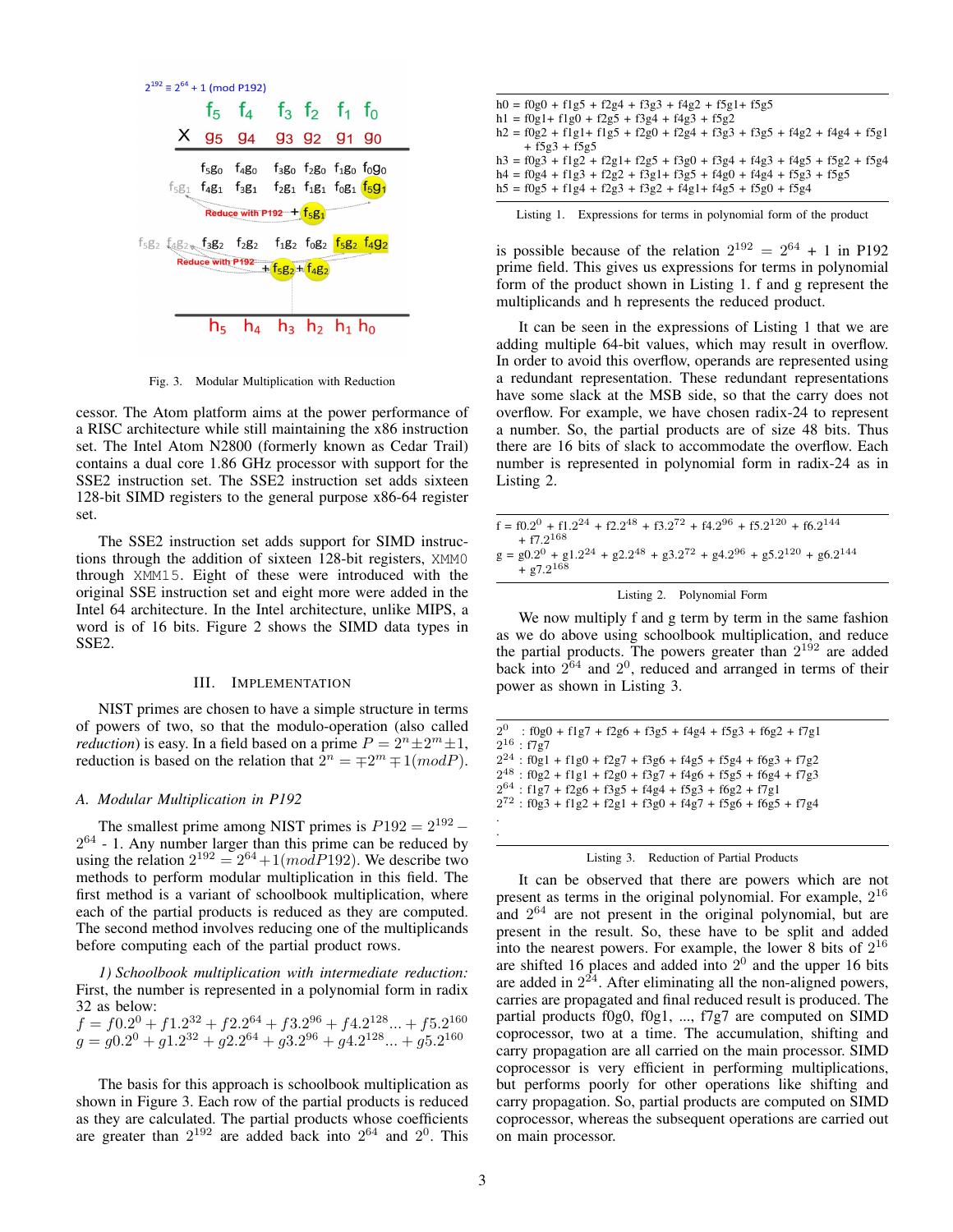



Fig. 5. P224 Implementation

*2) Multiplicand reduction method:* Instead of the shifting and reducing the partial products, one of the multiplicands is reduced after calculating one row of partial product. Mane discusses an FPGA implementation of modular multiplication in which one of the operands is reduced as the multiplication progresses [12]. We have adapted this technique on SIMD platforms by reducing the number of reduction stages. We have also eliminated intermediate carry propagation by using redundant representation of operands. The operands f and g are represented in redundant representation in radix-24 in the same way as discussed in the previous method. First row of partial products are obtained by multiplying f with g0. Now, f is shifted left by 24 bits, the  $24$  bits beyond  $2^{192}$  are added to  $2<sup>0</sup>$  and  $2<sup>64</sup>$ , which produces reduced multiplicand. This shifting and adding back is based on the relation  $2^{192} = 2^{64} + 1$  in P192 prime field, which produces the reduced result. It should be noted that, because of the redundant representation, lower 8 bits of  $2^{64}$  are in f2 and remaining 16 bits are present in f3. So, lower 8 bits of f7 are added in upper 8 bits of f2 and upper 16 bits of f7 are added in lower 16 bits of f3. We do not need to worry about carry because of the slack present due to redundant representation. Now, the second row of partial products is calculated by multiplying reduced f with g1 and added to the previous partial products. Similarly, all partial product rows are computed by shifting f and reducing

it, followed by a multiplication with g. In the end, carries are propagated and any trailing bits beyond  $2^{192}$  are again reduced by adding them to  $2^0$  and  $2^{64}$ .

# *B. Modular Multiplication in P224*

The next bigger prime in NIST primes is  $P224 = 2^{224} 2^{96} + 1$ . Any number larger than this prime can be reduced by using the relation  $2^{224} = 2^{96} - 1 \pmod{P192}$ . Results of P192 indicate that the multiplicand reduction method is significantly faster than the schoolbook multiplication with intermediate reduction method. Therefore, we have implemented only multiplicand reduction method for P224.

*1) Multiplicand reduction method:* In the same way as above, one of the multiplicands is shifted and reduced after calculating one row of partial product. The numbers f and g are represented in redundant representation in radix-28 as in Listing 4

| $f = f0.2^{0} + f1.2^{28} + f2.2^{56} + f3.2^{84} + f4.2^{112} + f5.2^{140} + f6.2^{168}$ |  |
|-------------------------------------------------------------------------------------------|--|
| $+$ f7.2 <sup>196</sup>                                                                   |  |
| $g = g0.2^{0} + g1.2^{28} + g2.2^{56} + g3.2^{84} + g4.2^{112} + g5.2^{140} + g6.2^{168}$ |  |
| $+$ g7.2 <sup>196</sup>                                                                   |  |

Listing 4. Redundant representation in Radix-28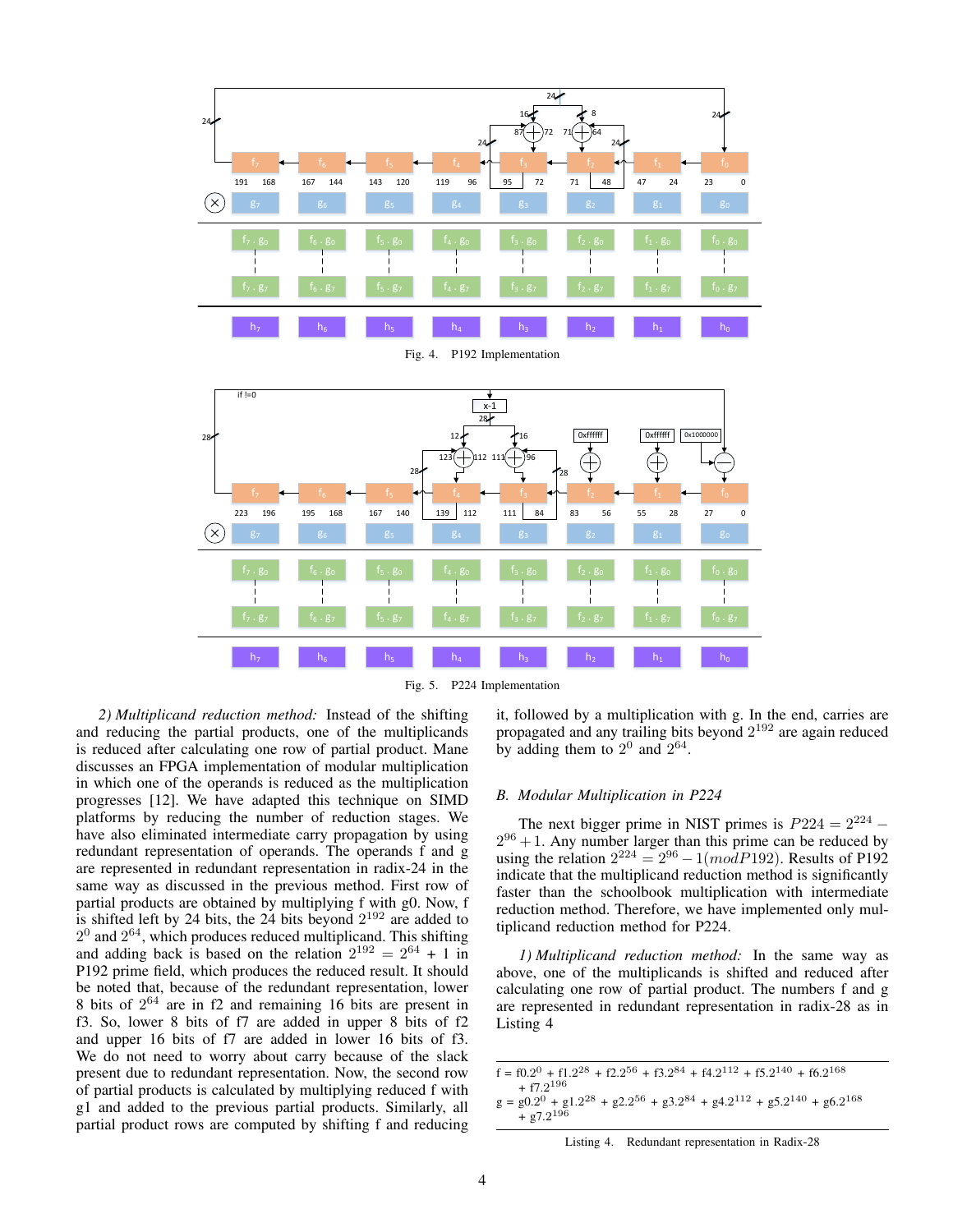First row of partial products are obtained by multiplying f with g0. Now, f is shifted left by 28 bits, the 28 bits beyond  $2^{224}$  are added to  $2^{96}$  and subtracted from  $2^0$ , which produces the reduced result. In the same way as above, because of the redundant representation, the lower 16 bits of  $2^{96}$  are in f3 and the remaining 12 bits are present in f4. The lower 16 bits of f7 are added in upper 16 bits of f3 and the upper 12 bits of f7 are added in lower 12 bits of f4. When f is shifted left, f0 is zero and we need to subtract f7 from f0. We need to get borrow from neighbor, but the neighbor is not guaranteed to be a non-zero number. The borrow is taken from f7 which is being added to f3 and f4. Because we have taken the borrow from non-neighbor, we have to add 0xfffffff to the members between f3 and f0, i.e., f1 and f2. This is best illustrated in the Figure 5.

## *C. Platform Specific Optimization*

This section explains specific implementation details for NEON and SSE2 vector coprocessors. NEON can do two multiplications or two multiply and accumulate operations at a time. Moreover, we can take advantage of multiply and accumulate instruction. As shown in Figures 4 and 5, we first multiply f0 and f1 with g0 in one cycle and obtain partial products f0g0 and f1g0. In the next cycle, we multiply f2 and f3 with g0 and obtain f2g0 and f3g0 and so on. After multiplying all the limbs of f with g0, f is shifted left by 24-bits and reduced. It should be noted that this reduction is performed on main processor because it is more efficient in handling these operations compared to Neon coprocessor. In the next step, f0 and f1 are multiplied with g1 and the results are added to previously calculated f0g0 and f1g0, using multiply accumulate instruction. This gives additions for free and also saves registers, as there is no need to save the intermediate partial products. In the end, the partial products are moved to main processor, carry propagation is done and final product is calculated.

In SSE2, the modular multiplication is implemented as follows. We use PMULUDQ to perform two multiplication operations simultaneously. PMULUDQ can perform multiplication operation on two of the four 32-bit values read from memory. We can use PSHUFD to rearrange the 32-bit values to allow us to use all of the data read in from memory before writing it back or reading in new data. PADDQ is used to accumulate the 64-bit partial products produced in the multiplicand reduction algorithm. PSHUFD instruction is used to order the result so that it can be properly written back to memory, 128 bits at a time. The downside of the SSE2 instructions is that they overwrite one of the operands. When you call an instruction on two operands, it calculates the result and stores it in one of the operand registers overwriting the operand. In order to preserve the operand, we have store it in a different register beforehand which adds overhead. Moreover, SSE2 doesn't have multiply and accumulate instruction, so the intermediate results have to be saved and added to the partial product, adding further overhead.

# IV. RESULTS

Table II shows the performance for the two proposed approaches on the Qualcomm Snapdragon and Intel Atom for prime field P192. The code is compiled using gcc version

TABLE II CYCLES FOR MODULAR MULTIPLICATION FOR P192

| Algorithm                          | Snapdragon | Snapdragon<br>$+NEON$ | Atom | Atom<br>$+SSE2$ |
|------------------------------------|------------|-----------------------|------|-----------------|
| Intermediate Re-<br>duction Method | 1116       | 858                   | 1282 | 842             |
| Multiplicand Re-<br>duction Method | 574        | 404                   | 864  | 685             |
| <b>GMP</b>                         | 1786       |                       | 2122 |                 |

TABLE III CYCLES FOR MODULAR MULTIPLICATION FOR P224

| Algorithm                          | Snapdragon | Snapdragon<br>$+NEON$ | Atom | Atom<br>$+$ SSE2 |
|------------------------------------|------------|-----------------------|------|------------------|
| Multiplicand Re-<br>duction Method | 685        | 405                   | 1083 | 836              |
| <b>GMP</b>                         | 1858       |                       | 2286 |                  |

4.4.5 on ARM and gcc version 4.6.3 on Intel Atom. As our modular multiplication is coded in assembly, we expect that the difference in compiler versions has minimal impact. Clock cycles are measured by reading counter registers from Performance Monitoring Unit inside CP15 coprocessor of ARM. On Intel, clock cycles are measured using RDTSC instruction. Schoolbook multiplication is significantly slower than the multiplicand reduction method, because the former method involves several shifts and adds which adds a lot of overhead. Atom takes more cycles than ARM in all the cases. Similar trend can be noticed in the numbers obtained from eBACS benchmark in Table IV [4]. Vectorising the multiplications increases the performance by almost 30% in all the cases. Both our methods are faster than the modular multiplication using GMP multiprecision library. Table III shows clock cycles comparison for multiplicand reduction method on the ARM and Atom for prime field P224. We did not implement schoolbook multiplication for P224 because results from P192 show that multiplicand reduction is already faster. Vectorising the modular multiplication gives a 40% improvement in the performance on ARM whereas gives only 22% improvement on Intel Atom. This may be attributed to overheads present in SSE2 like non-availability of multiply-accumulate instruction and result replacing one of the operands.

Table IV shows the comparison of point multiplication on various embedded platforms against point multiplication using our modular multiplication techniques. The point multiplication is performed in projective coordinate system in all the implementations given in the table. Our implementation is faster than the other generic implementations of comparable security level. However, specialized implementations like curve25519 on Snapdragon by Bernstein [3] performs better than our implementation. As expected, Atom takes more number of cycles than Snapdragon because the modular multiplication on Atom takes more number of cycles. A similar trend is found in the cycle counts obtained from the eBACS benchmark suite, where Atom takes 1.5 to 1.7 times more number of cycles than Snapdragon.

Figure 6 shows the data from Table IV in a manner to appreciate the merit of SIMD vectorization. The figure shows the number of Point Multiplications completed per million cycles of the target architecture, for different curve sizes and different architectures. The vectorized implementations (SSE2